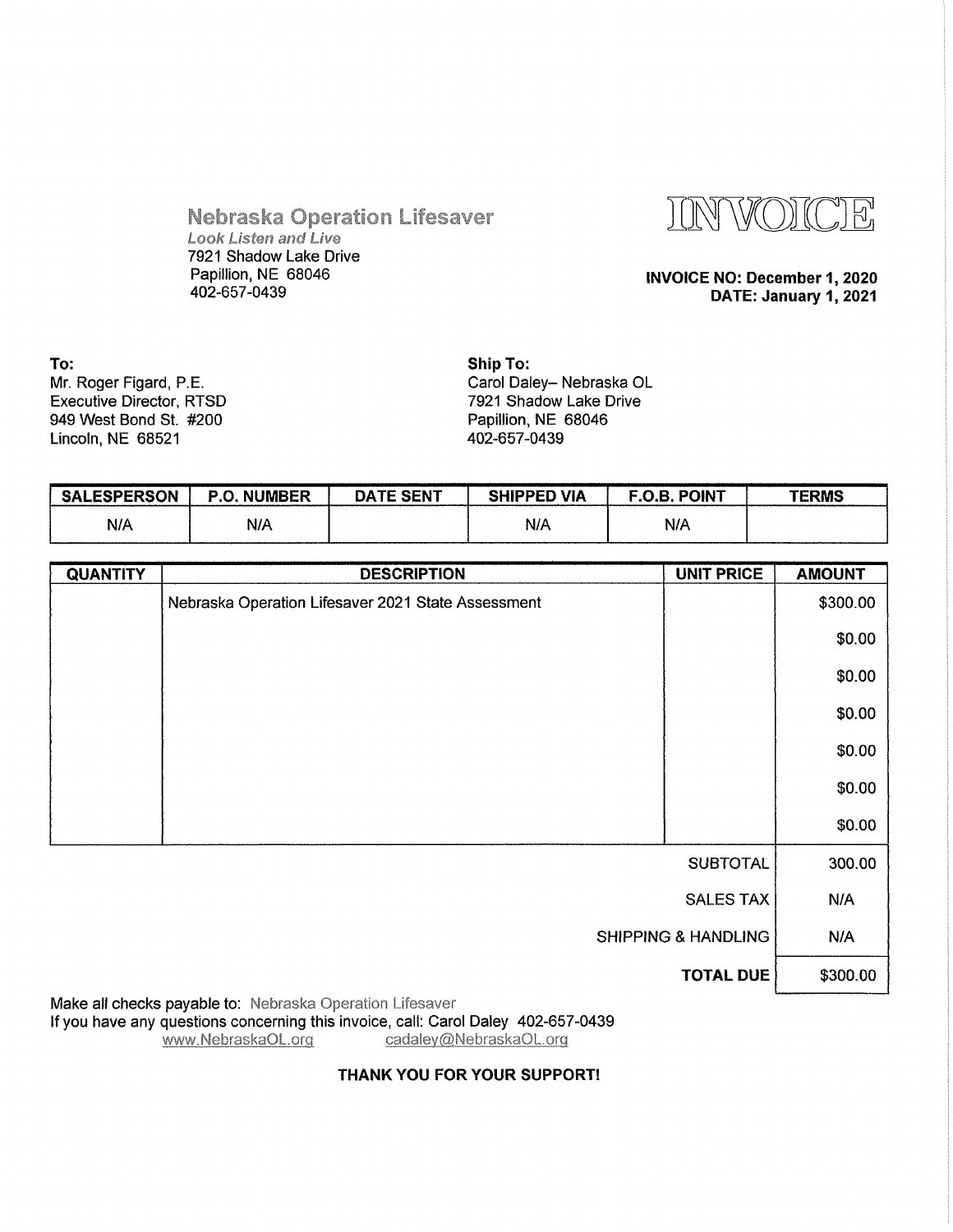# RAILROAD **INVESTIGATION** AND SAFETY COURSE

Approximately every three hours a train collision occurs in the United States often requiring the assistance of first responders at the scene of an incident. The collision scene may be complex and consist of a variety of safety concerns for first responders.

The Railroad Investigation and Safety Course provides first responders with critical information allowing them to effectively respond to and safely investigate incidents involving the railroad.

### MODULE 1 -Rail Safety 101

- Safety issues in the railroad environment
- Signs and signals at a railroad crossing
- Developing advanced preparation information
- Railroad contacts and facilities

## MODULE 2 - On-Scene Safety & Situational Awareness

- Safety considerations while responding to an incident
- Ensuring on-scene safety
- Identifying your location
- Key safety points to live by

### MODULE 3 - Rail Resources & Initial Report Information

- Familiarization with rail cars, locomotives and train documents
- Railroad personnel and rail related equipment
- Common crimes against the railroad; rail equipment of evidentiary value
- Available partner resources to aid with scene safety and investigation

## MODULE 4 - Rail Incident Conclusion

- Taking proper steps to ensure the rail scene is clear
- Documentation of rail incidents on state crash reporting forms
- How train incidents may affect the community and support for prosecution
- Operation Lifesaver and Federal Railroad Administration safety education programs

Attendees will learn personal safety techniques while they are investigating a grade crossing collision or trespasser incident, in addition to maintaining on-scene safety unique to the railroad environment.

This course is offered in one-, two-, or four-hour formats and is free of charge.



For additional program information or to schedule a class, email Operation Lifesaver at - RISC@oli.org.



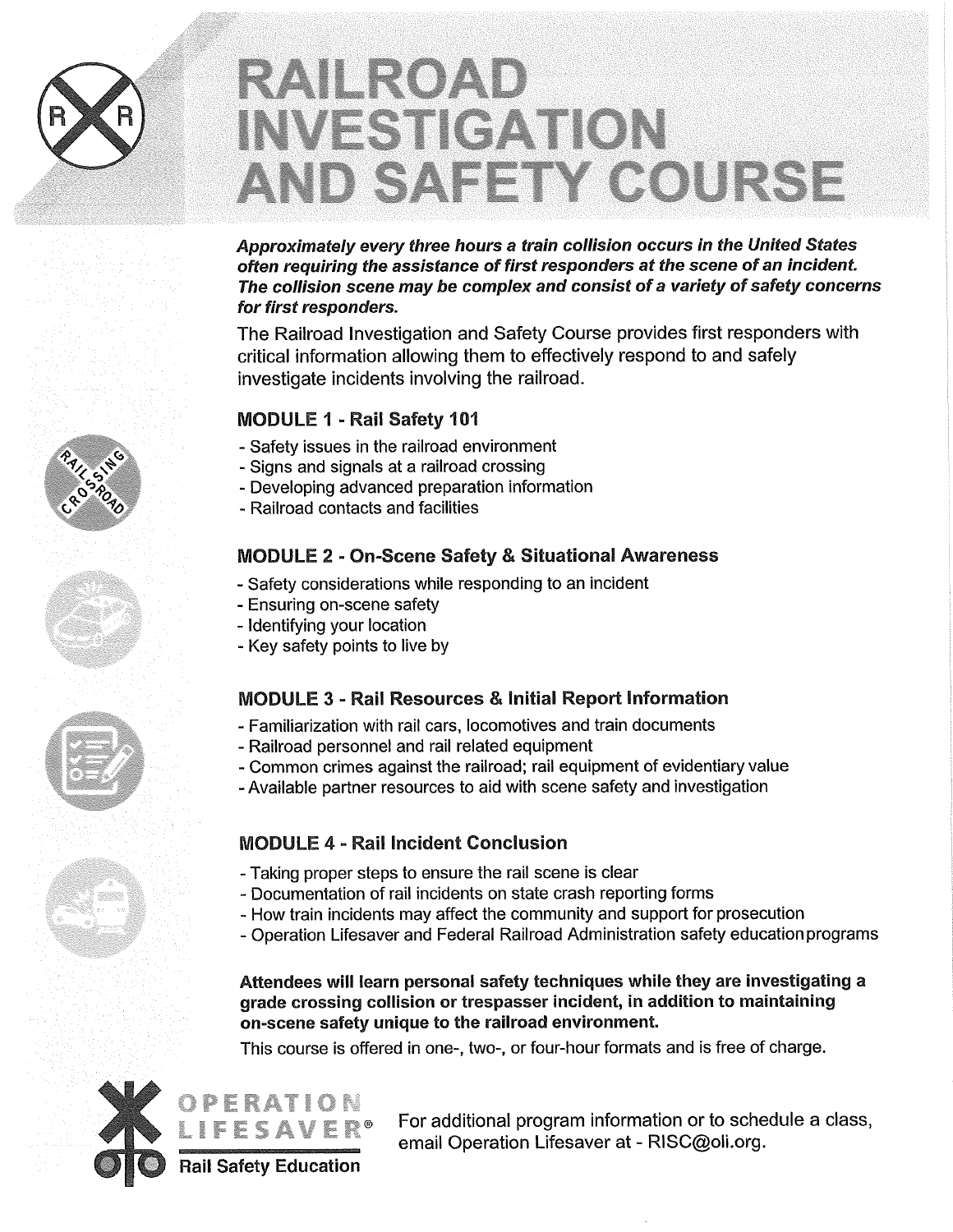

December 2, 2020

Dear Nebraska Operation Lifesaver Partner:

Operation Lifesaver is a nonprofit, public, safety education program dedicated to reducing crashes, injuries and fatalities at highway-rail grade crossings and along railroad right-of-way. Each year we turn to the Railroad Partners in Nebraska to seek support for Nebraska Operation Lifesaver. This funding allows us to run our State program and helps us to purchase materials and supplies for our trained presenters. Our presenters give FREE presentation to schools, businesses and other specialty groups. We also conduct Railroad Investigation Safety Courses along with many other projects. Attached for your review is an outline of the RISC program for your review. This program has been implemented this year for future education. This program is for Law Enforcement and 1<sup>st</sup> responders with critical information allowing them to effectively and safely investigate incidents involving the railroad.

We are seeking support to help with our programs. Any contributions you are able to provide will be greatly appreciated. We would also like to invite you to be a member of our Nebraska Operation Lifesaver State Committee. Our meetings are at the Burlington Northern Sante Fe Havelock Shops, 6600 Burlington Ave, Lincoln, NE (west end of building) on the second Thursday of the odd months. Meetings begin at 9:30 am ending at noon with lunch provided by Nebraska Operation Lifesaver. We would welcome your participation and input!

The State of Nebraska leads the nation in the average number of highway-rail grade crossings per mile. Nebraska is traversed by a rail corridor that leads the nation in density of train traffic. Because of this, our OL "business" has grown considerably. Your contribution will help us continue to build our program and to achieve our goals.

I have attached a ENS (Emergency Notification Sign) to be used in your vehicle for emergency numbers of railroads and instructions to assist you if there is danger on the right/way of the tracks.

If you have any questions, please contact me. Thank you in advance for your support to Nebraska Operation Lifesaver

Sincerely,

Cad

Carol Daley, Executive Director Nebraska Operation Lifesaver 7921 Shadow Lake Drive Papillion, NE 68046 cadaley@NebraskaOL.org



www.nebraskaol.org



Printed with State Highway Safety Funds